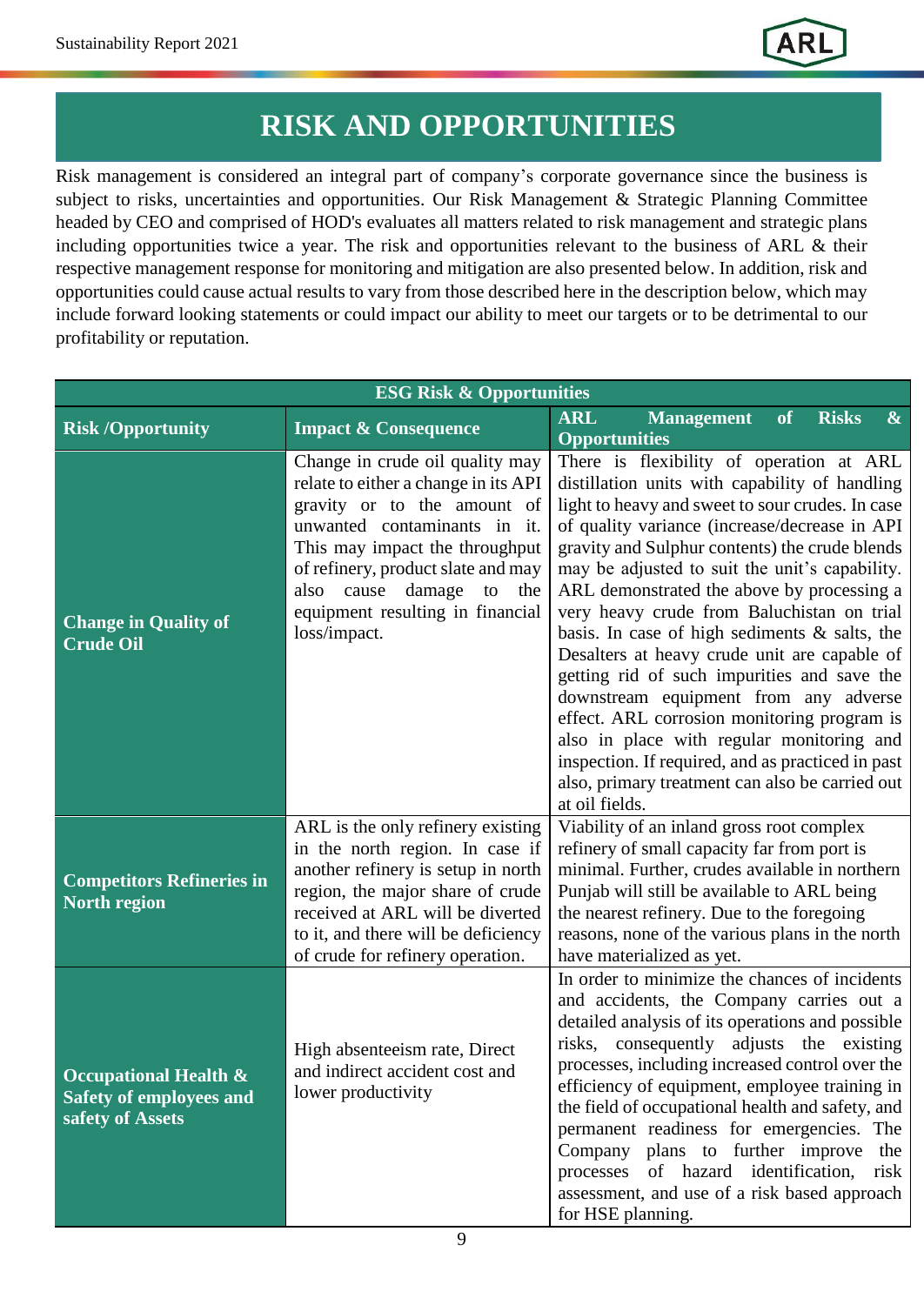

| <b>China-Pakistan Economic</b><br><b>Corridor</b> | Business Expansion $&$<br>Economic growth                                                                                                                                                                      | ARL considers China Pakistan Economic<br>Corridor as an opportunity $\&$ game changer for<br>Pakistan and whole region. CPEC energy &<br>infrastructure projects will have primary<br>impact on industry $\&$ services. The company<br>is closely monitoring the progress of these<br>projects for taking appropriate actions and<br>measures as deemed necessary for business<br>continuity and growth.                                                                                                                                                                                                                                                                          |
|---------------------------------------------------|----------------------------------------------------------------------------------------------------------------------------------------------------------------------------------------------------------------|-----------------------------------------------------------------------------------------------------------------------------------------------------------------------------------------------------------------------------------------------------------------------------------------------------------------------------------------------------------------------------------------------------------------------------------------------------------------------------------------------------------------------------------------------------------------------------------------------------------------------------------------------------------------------------------|
| <b>Market Trends</b>                              | Low throughput, Uncertainty in<br>Business & decrease in<br>profitability                                                                                                                                      | The introduction of LNG into the country<br>energy mix and improved quality petroleum<br>products including higher RON PMG & Low<br>sulfur Diesel is changing the petroleum<br>products market dynamics and posing its<br>impacts to refinery sector of Pakistan.<br>Reduced refinery margins due to various<br>reasons, including the pandemic (COVID-19),<br>severely impacted the<br>refinery<br>have<br>profitability. All these challenges and issues<br>faced by refineries in Pakistan including ARL<br>have been brought into the knowledge of<br>Ministry of Energy (Petroleum Division) and<br>their intervention for resolution of these issues<br>has been requested. |
| <b>PMG/HSD Specification</b>                      | Government has implemented<br>Euro-V specification for PMG<br>and HSD. Refineries producing<br>Euro-V<br>than<br>grade<br>lower<br>products will be penalized for<br>quality differential in product<br>price. | In order to be able to produce Euro-V<br>compliant higher RON PMG, ARL has<br>planned to install a CCR unit.<br>Basic<br>Engineering Design for the CCR unit and<br>revamp of existing Naphtha Complex has been<br>completed.<br>For production of Euro-V HSD, Licensor<br>FEED is in progress for a revamp feasibility<br>study of the existing DHDS.                                                                                                                                                                                                                                                                                                                            |
| <b>Disaster</b><br><b>Sabotage/Terrorism</b>      | Security threat due to un-rest<br>a.<br>in IOK, fresh wave of Indian and<br>Afghanistan sponsored terrorism<br>in Pakistan, anti-Muslim laws in<br>India and Regional Geo-strategic<br>instability.            | Appropriate security measures to<br>be<br>a.<br>emplaced round the clock.                                                                                                                                                                                                                                                                                                                                                                                                                                                                                                                                                                                                         |
|                                                   | Sabotage/ terrorist activities<br>b.<br>to inflict damage to Refinery                                                                                                                                          | b. Continuous assessment of national and<br>international environment for evaluation of<br>threat assessment for mounting matching<br>response.<br>Liaison with Law Enforcement Agencies<br>$\mathbf{c}$ .<br>(LEAs) for provision of early warning on<br>impending threat.                                                                                                                                                                                                                                                                                                                                                                                                       |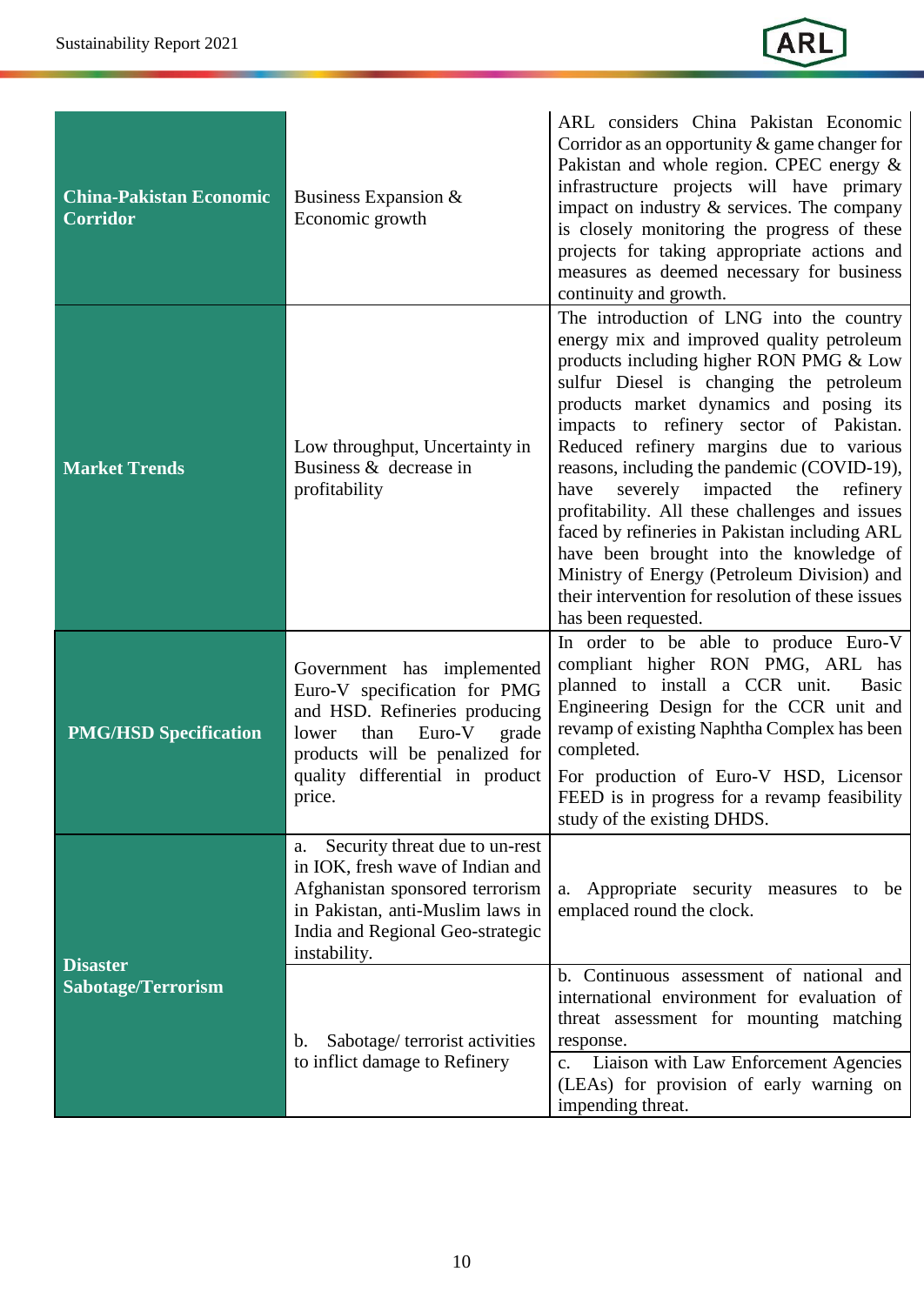

| <b>Land disputes</b>                               | Litigation due to land disputes.                                                            | Security and Land Sections report all<br>construction activities within 200 yards of<br>ARL boundary in line with KPID instructions<br>and necessary measures are adopted to deal<br>with such violations as per policy. Pending<br>land issues with DHA are being pursued for<br>final settlement.                                                                                                                                                                                                                                                                                                                                                                                                                                                                            |
|----------------------------------------------------|---------------------------------------------------------------------------------------------|--------------------------------------------------------------------------------------------------------------------------------------------------------------------------------------------------------------------------------------------------------------------------------------------------------------------------------------------------------------------------------------------------------------------------------------------------------------------------------------------------------------------------------------------------------------------------------------------------------------------------------------------------------------------------------------------------------------------------------------------------------------------------------|
| <b>Man Power Retention</b>                         | workplace<br>Low<br>morale/<br>Deteriorating Service<br>Quality<br>and Hiring/Training cost | The management is fully cognizant of<br>enrolling HR of the set standards, provision of<br>healthy workplace environment, reasonable<br>salaries and perks, career progression, training<br>and development, ensuring work-life balance,<br>provision of accommodation and recreational<br>facilities are some of the measures to keep<br>turnover within the desired limits. We try to<br>meet the financial challenges by means of<br>cost-efficiency without compromising the<br>business standards. During the entire period of<br>huge financial losses, since 2018-2019 to date,<br>the Company stood committed to pursue good<br>HR practices without any layoffs or holding<br>the statutory payments during these times, to<br>keep the morale of the employees high. |
| <b>Circular Debt</b>                               | Reduced<br>Industrial<br>Activity,<br>Cash flow<br>Shortfall,<br>Social<br>Effects          | The issue of circular debt in petroleum sector<br>has not been resolved but in case of refineries<br>it has reduced to some extent as a result of<br>payments made under recent agreements<br>between Independent Power Producers (IPP)<br>and Government of Pakistan (GOP).<br>The<br>Company closely monitors receivable/payable<br>position and dispatches.                                                                                                                                                                                                                                                                                                                                                                                                                 |
| <b>Fluctuating Exchange</b><br><b>Rate</b>         | <b>Business</b><br>Uncertainty<br>in<br>Activities                                          | The prices of ARL's products and crude oil are<br>primarily determined in foreign currency<br>therefore fluctuation in exchange rate has a<br>mitigating effect in our case to the extent of<br>respective flows involved. ARL does consider<br>getting the forward exchange cover for its<br>major capital expenditure.                                                                                                                                                                                                                                                                                                                                                                                                                                                       |
| <b>Change in Taxation Policy</b><br>and Other Laws |                                                                                             | All proposed changes in the laws and policies<br>which may affect the Company are thoroughly<br>monitored and discussed at relevant forums at<br>the initial stage to avoid any unexpected<br>exposure upon promulgation of relevant law.                                                                                                                                                                                                                                                                                                                                                                                                                                                                                                                                      |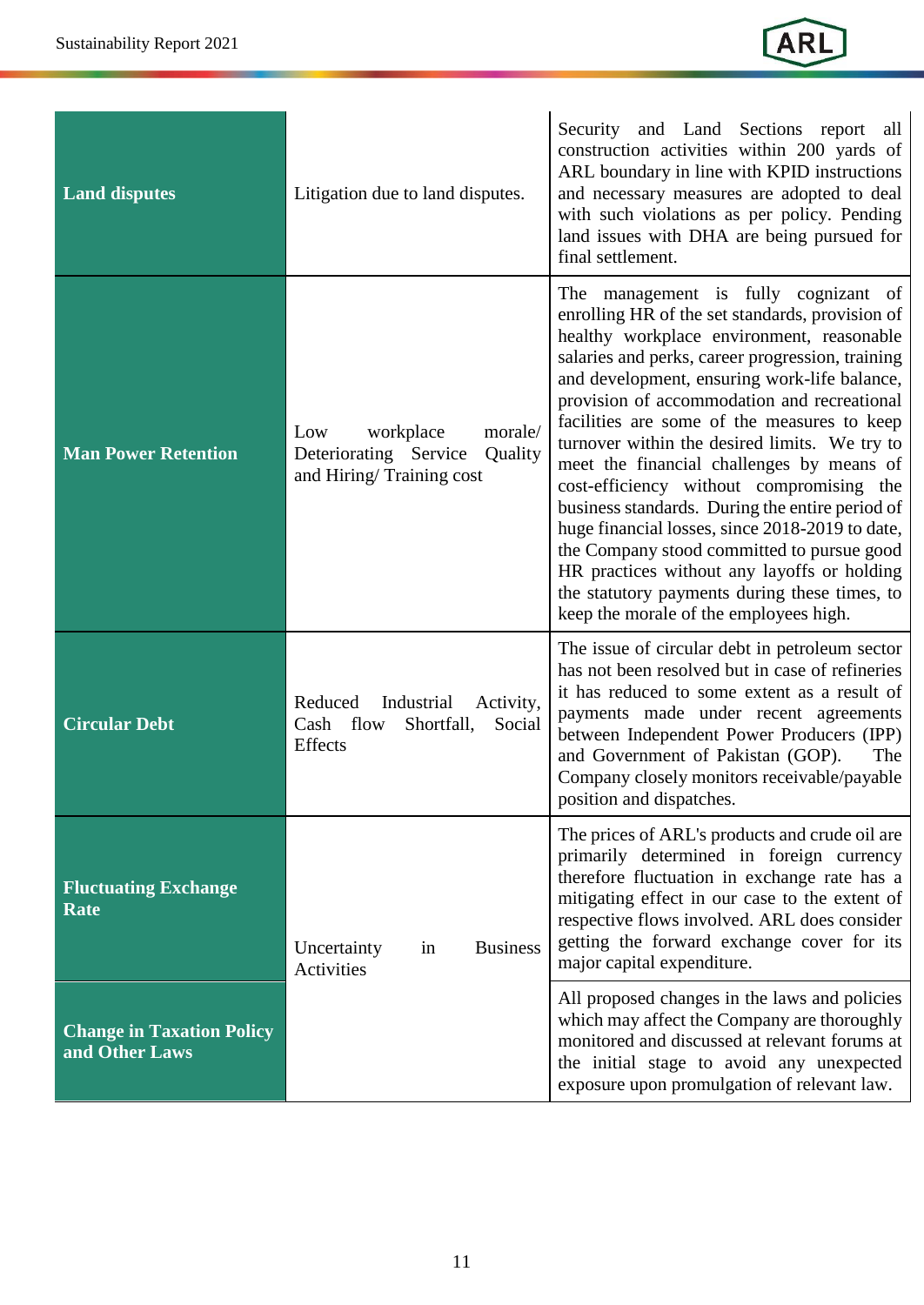

| <b>Interest Rate</b>   | <b>Uncertainty in Business</b><br>Activities | Interest rate risk represents the risk that the fair<br>value or future cash flows of a financial<br>instrument will fluctuate because of changes in<br>market interest rates. The Company has<br>financial assets and liabilities as appearing in<br>its statement of financial position and it is<br>monitored by having a sensitivity analysis<br>identifying the impact of interest rates.                                                                                                                                                                                                                                      |
|------------------------|----------------------------------------------|-------------------------------------------------------------------------------------------------------------------------------------------------------------------------------------------------------------------------------------------------------------------------------------------------------------------------------------------------------------------------------------------------------------------------------------------------------------------------------------------------------------------------------------------------------------------------------------------------------------------------------------|
| <b>Pricing Formula</b> | <b>Uncertainty in Business</b><br>Activities | Under the present Refineries pricing formula<br>the Company remains exposed to the risk of<br>adverse fluctuation in the prices of petroleum<br>products and crude oil. This risk has been<br>mitigated to certain extent by introduction of<br>fortnightly product prices. The Company has<br>time and again taken up the matter with the<br>Government and looks forward to formulation<br>and implementation of a Refining Policy in<br>consultation with all stakeholders to address<br>such anomalies. The draft refinery policy is<br>under consideration by the Government after<br>taking the inputs from the stakeholders. |
| <b>FFO</b> issue       | <b>Uncertainty in Business</b><br>Activities | Due to constraint placed by the Government<br>on utilization of furnace fueled power plants in<br>the country, the Company intermittently faces<br>problems with respect to non-uplifting of FFO.<br>A study has been initiated jointly by local<br>refineries for up gradation of Bottom of Barrel<br>to produce value added products.                                                                                                                                                                                                                                                                                             |
| <b>Refinery policy</b> | Sustainability of Refinery<br>economics      | Pakistan's refining sector has also been<br>struggling for its survival due to various policy<br>issues over the last two decades compounded<br>by the last three years of a very difficult<br>business environment. The last Refining<br>Policy was announced in 1997. The said policy<br>lost its efficacy within a few years as it could<br>not keep pace with the accelerated changes<br>happening in the refining sector. In spite of this<br>local refineries invested in various expansion<br>and up-gradation projects.                                                                                                     |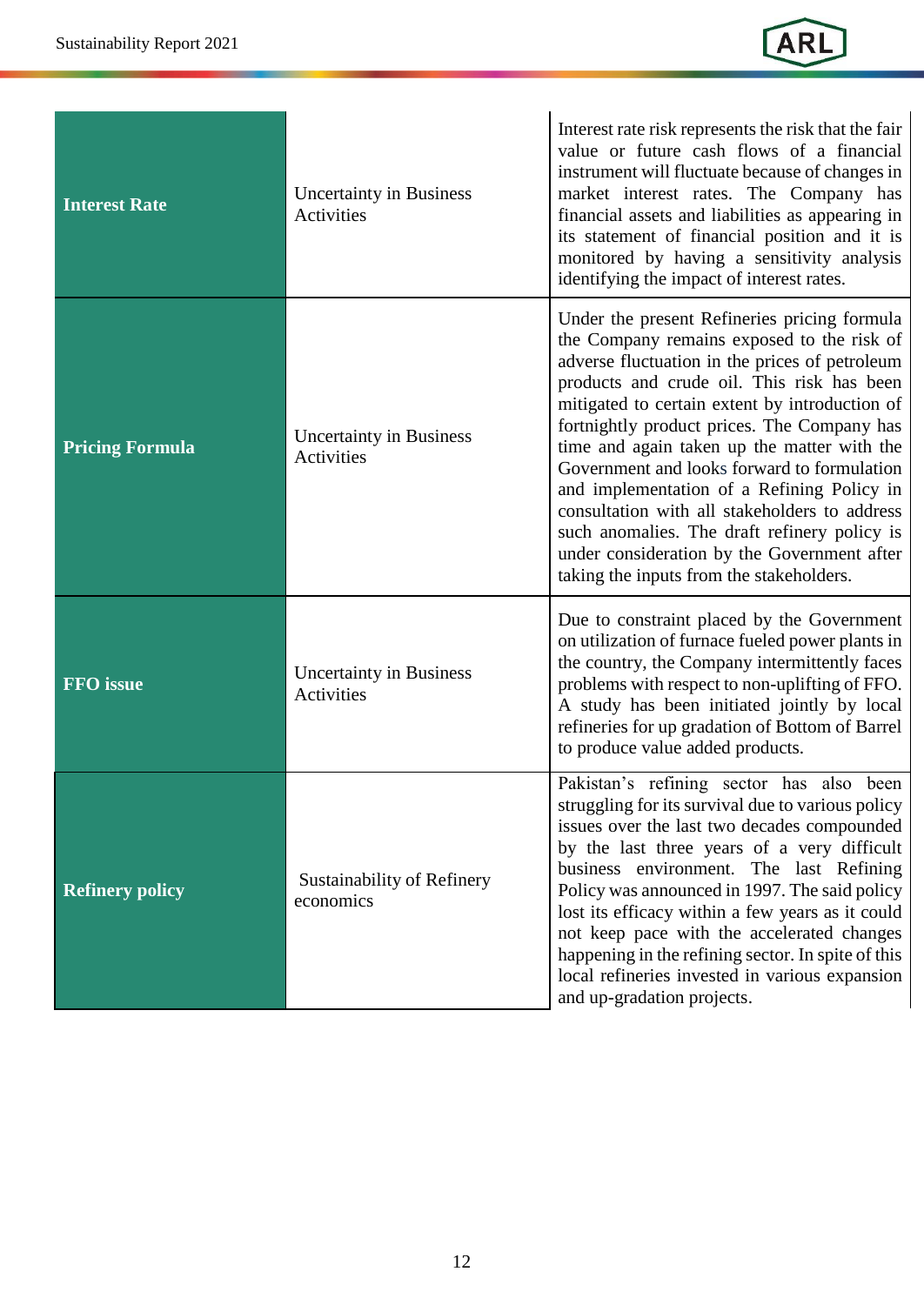|                         |                                                                                                                  | ARL along with other refineries has been<br>intensively engaged with Ministry of Energy<br>(Petroleum<br>Division)-(MEPD)<br>for<br>the<br>development of a comprehensive Refining<br>Policy for the sustainability and up-gradation<br>of existing refineries for the last two years. A<br>Working Group comprising representatives<br>from MEPD and refineries was set up in<br>December 2019. The Working Group has<br>drafted Refining Policy and presented its<br>proposals to competent authority for approval.<br>The outcome would be a new and vibrant<br>policy for the oil refining sector to attract<br>investment in green field refineries and enable<br>the existing refineries up gradation to produce<br>more high value and environment friendly<br>products.                                                                                                                                                                                                                                                                                                                    |
|-------------------------|------------------------------------------------------------------------------------------------------------------|----------------------------------------------------------------------------------------------------------------------------------------------------------------------------------------------------------------------------------------------------------------------------------------------------------------------------------------------------------------------------------------------------------------------------------------------------------------------------------------------------------------------------------------------------------------------------------------------------------------------------------------------------------------------------------------------------------------------------------------------------------------------------------------------------------------------------------------------------------------------------------------------------------------------------------------------------------------------------------------------------------------------------------------------------------------------------------------------------|
| <b>Climate Change</b>   | Natural calamities, Disasters,<br>Overloading of atmosphere<br>with pollutants, Increase in<br>earth temperature | Pakistan contributes less than 1 percent of the<br>world's greenhouse gases blamed for causing<br>global warming, yet it's amongst the world's<br>most vulnerable victims of the growing<br>consequences of climate change. Pakistan is in<br>the top 10 countries affected most by climate<br>change, according to the 2020 Global Climate<br>Risk Index released by the public policy group<br>German watch. Climate change is not a direct<br>risk to ARL operation and location, however it<br>may affect indirectly in case of high floods in<br>terms of oil movement. Disruption in oil<br>movement would limit production capacity<br>and potentially increase operational cost. Still<br>we proactively consider climate change risks<br>and opportunities in our business decisions.<br>We are playing our part by taking actions like<br>tree plantation, utilization of renewable<br>resources i.e. installation of solar systems,<br>implantation of energy management system,<br>measuring GHG emissions for quantification<br>& possible reduction and increasing awareness<br>etc. |
| <b>Water Management</b> | Constraints to growth, Decrease<br>in profitability, Rising costs for<br>raw-water reconditioning                | Water is an essential utility in Plant<br>Operations. It is used in cooling tower for<br>water make-up; Boiler Feed Water; Plant<br>Water; in crude desalting; for flushing of<br>for<br>drinking<br>pipelines<br>and<br>purpose.<br>Availability of water sufficient supply to ARL<br>water reservoirs as per demand is very critical<br>for smooth refinery operations.                                                                                                                                                                                                                                                                                                                                                                                                                                                                                                                                                                                                                                                                                                                          |